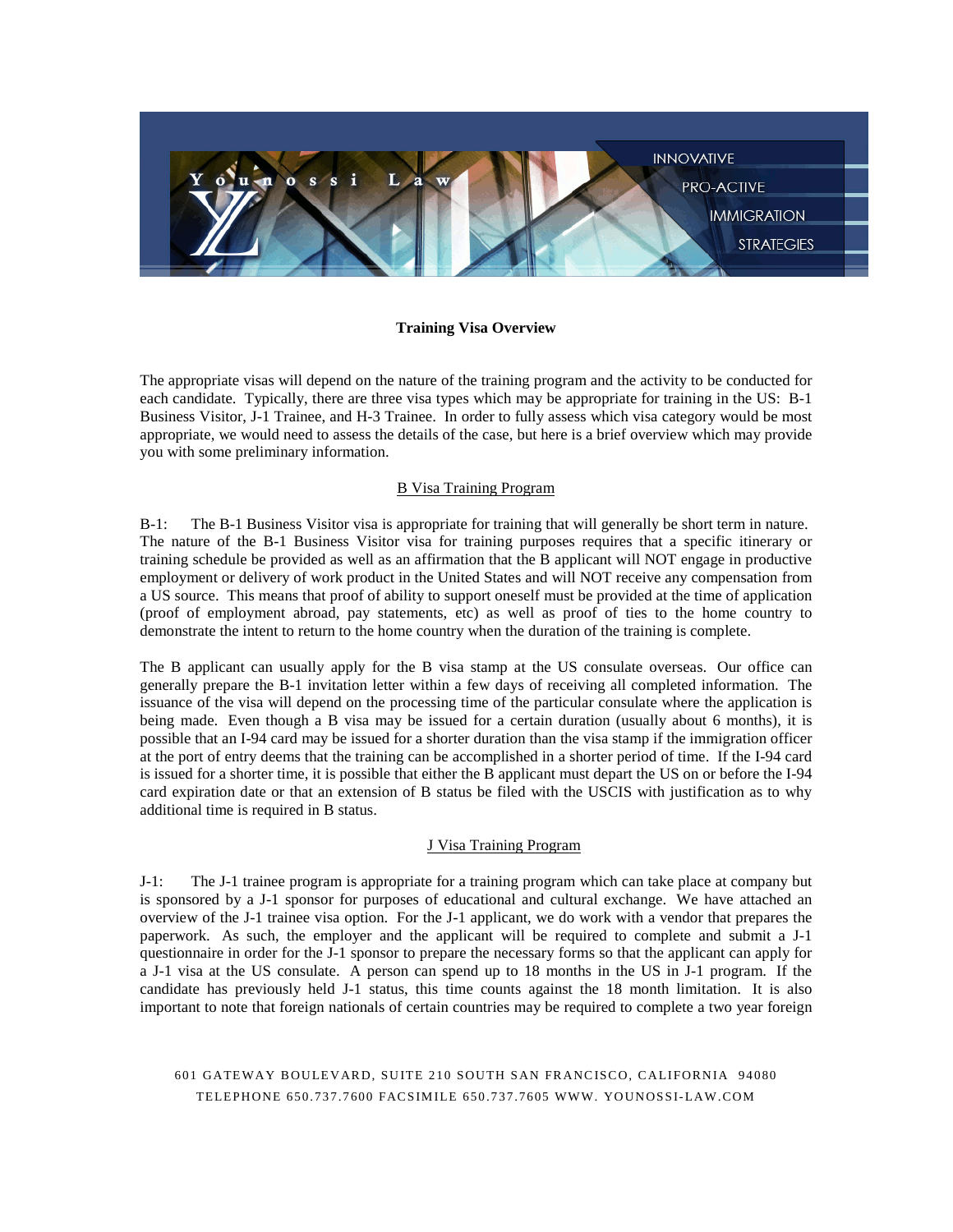residency requirement after the completion of the J-1 training if they are subject to a skills list that may be required in their home country.

The "Exchange Visitor Program", which is designated the J-1 classification for visa purposes, was implemented by the government under the provisions of the Mutual Educational and Cultural Exchange Act of 1961 (as amended). The purpose of the program is to increase mutual understanding between U.S. citizens and citizens of other countries through temporary educational and cultural exchanges. The main objective of the J-1 "Exchange Visitor Program" is to provide foreign nationals with an opportunity to experience the U.S. and our way of life. Once foreign nationals finish the program, they are expected to return to their home country to utilize the experience and skills they have acquired while in the U.S.

Exchange Visitor program categories are: Au pair, Camp Counselor, College/University Student, Secondary School Student, Government Visitor, International Visitor (reserved for U.S. Department of State use), Foreign Physician, Professor, Research Scholar, Short-term Scholar, Specialist, Summer Work/Travel, Teacher, and Trainee. Many professional and skilled workers who are in the process of studying in their home countries or who have just completed their studies enter the U.S. in the "Trainee" category to learn about the U.S. work and business environment in their field and to also learn English. Each category of exchange has specific requirements and regulations.

#### Application Process

As indicated, applicants must first meet the J visa or Exchange Visitor Program requirements and be accepted for one of the Exchange Visitor Program categories through a designated sponsoring organization. The Office of Exchange Coordination and Designation in the Bureau of Educational and Cultural Affairs is in charge of the program, and has a website with additional information, [http://exchanges.state.gov/education/jexchanges.](http://exchanges.state.gov/education/jexchanges) The U.S. Department of State has designated certain public and private entities to act as exchange sponsors, which facilitate the entry of foreign nationals in J visa classification.

All program participants will be required to sign up with the "Student and Exchange Visitor Program" (SEVP). The U.S. Deparment of Homeland Security utilizes SEVP to track all foreign nationals in F, M and J programs who enter the U.S. The data is maintained in an Internet-based system called the "Student and Exchange Visitor Information System" (SEVIS). All program participants and their dependents will be entered into the system by the program sponsor.

Once applicants are accepted, they will be provided with information and documents necessary to apply for the J visa to enter the United States through a U.S. Consulate abroad. Applicants are required to prepare and complete U.S. Department of State Forms DS-156, DS-157 (if male), DS-158 (Contact Information and Work History), along with their Exchange Visitor Program approval and supporting documentation. All applicants are also required to present SEVIS generated Form DS 2019, which is issued directly to the applicants by designated sponsors. Applicants must pay a SEVIS I-901 Fee to the Department of Homeland Security for each individual program. The fee may be paid either through a special web site, via Western Union, or by mail.

Every applicant will be required to schedule a nonimmigrant visa interview at a U.S. Consulate in her/his home country. At the interview, Consular Officers will determine whether applicants qualify for the visa by examining the following factors in each application: whether applicants' intent is to remain in the U.S. for a temporary, specific period of time; whether applicants' demonstrate they have sufficient funds to cover expenses in the United States; whether applicants demonstrate sufficient and compelling social and economic ties in their home country and any other binding ties which will ensure the applicants' return abroad at the end of the program. At the consular interview, the Consular Officer will also verify the DS 2019 record electronically through the SEVIS system in order to process and approve the J exchange visitor visa application.

# 601 GATEWAY BOULEVARD, SUITE 210 SOUTH SAN FRANCISCO, CALIFORNIA 94080 TELEPHONE 650.737.7600 FACSIMILE 650.737 .7605 WWW. YOUNOSSI-LAW.COM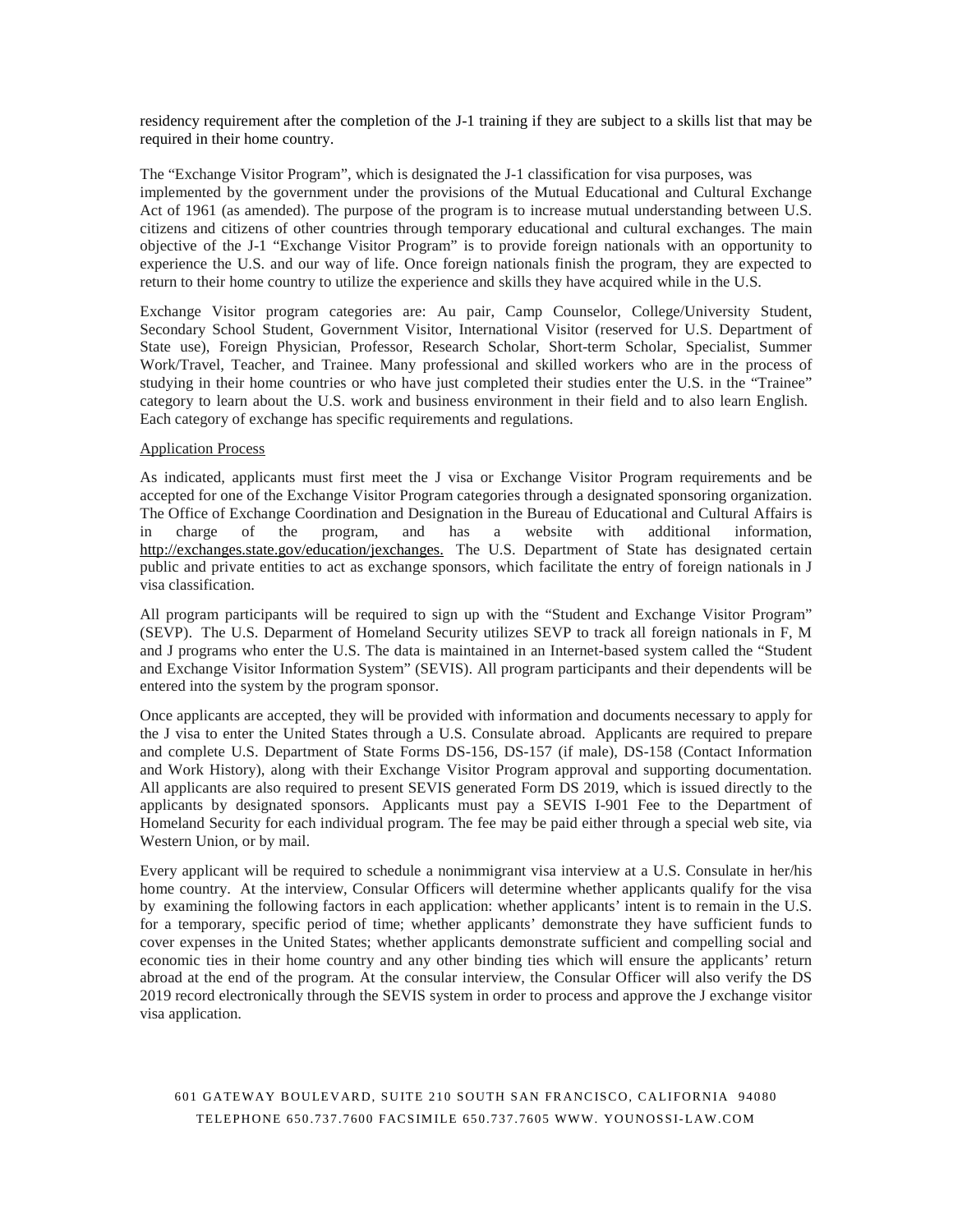#### Traveling to the U.S.:

Once the J visa is issued in applicants' foreign passports, they must enter the U.S. to commence the program 30 days, or less, in advance of the program's scheduled start date. The U.S. Citizenship and Immigration Services (US CIS) and U.S. Customs and Border Protection (CBP) agents at U.S. ports of entry are authorized to deny applicants' entry into the U.S. if applicants attempt to enter more that 30 days before the program's scheduled start date. The 30-day limitation does not apply to current exchange participants who are returning to continue with their exchange program.

#### Dependents:

Exchange Visitor Program participants may bring their spouses with them to the U.S. for the duration of the program. Dependents are issued visas in "J-2" classification. Spouses and children of exchange visitors may not enter the United States before the principal visitor enters for the first time.

Spouse and/or children of J visa holders are not authorized to work while in J-2 status. If employment is desired, then dependents must qualify for another visa classification which authorizes employment or file Form I-765 Application for Employment Authorization with the US CIS office in their jurisdiction. Dependents may study in the U.S. while in J-2 classification. That is, they are not required to change status to F-1 visa.

#### Two-Year Foreign Residency Requirement

Some, not all, J-1, Training Visa Program participants are subject to a two (2) year home requirement. That is, those that are subject to the requirement must return to their country of nationality or last country of residence for two (2) years before they are permitted to apply for another U.S. non-immigrant (work) visa or to apply for permanent residency here. Those who are not subject to the 2-year home requirement may change to another visa classification while here or may adjust their status to legal permanent resident. The Department of State (DOS) establishes who is subject to the 2-year home requirement on the basis of a skills-list as well as country of origin or if the program in which the exchange visitor is/was participating was financed in whole or in part directly or indirectly by the U.S. government or the government of the exchange visitor's nationality or last place of residence. To determine whether the 2-year home requirement would apply based on skills, go to the DOS site: <http://exchanges.state.gov/education/jexchanges/participation/waivers.htm> On that page, upper right side, you will see the link for the PDF document with that "Exchange Visitor Skills List". Exchange visitors may also be subject to the 2-year home requirement if they entered the United States to receive graduate medical education or training.

Those J-1, Training Visa Program participants who are subject to the two-year home-country physical presence requirement, as established by Section 212(e) of the Immigration and Nationality Act, must apply for a waiver of that requirement if they seek to remain in the United States beyond the end date of their programs or if they seek to submit an application to the U.S. Citizenship and Immigration Service (US CIS) for a change in visa status. A waiver may be requested for five statutory bases:

1) a claim of Exceptional Hardship to a U.S. citizen or legal permanent resident spouse or child of an exchange visitor if the exchange visitor is required to return to the country of residence;

2) a claim that the participant will be persecuted due to race, religion, or political opinions if he/she returns to the country of residence;

3) a request from an interested US Government Agency on the participant's behalf;

4) a "No Objection Statement" from your government; and 5) a request by a designated State Health Department or its equivalent.

Waivers are difficult to obtain and require a lot of documentation of the basis for eligibility.

601 GATEWAY BOULEVARD, SUITE 210 SOUTH SAN FRANCISCO, CALIFORNIA 94080 TELEPHONE 650.737.7600 FACSIMILE 650.737 .7605 WWW. YOUNOSSI-LAW.COM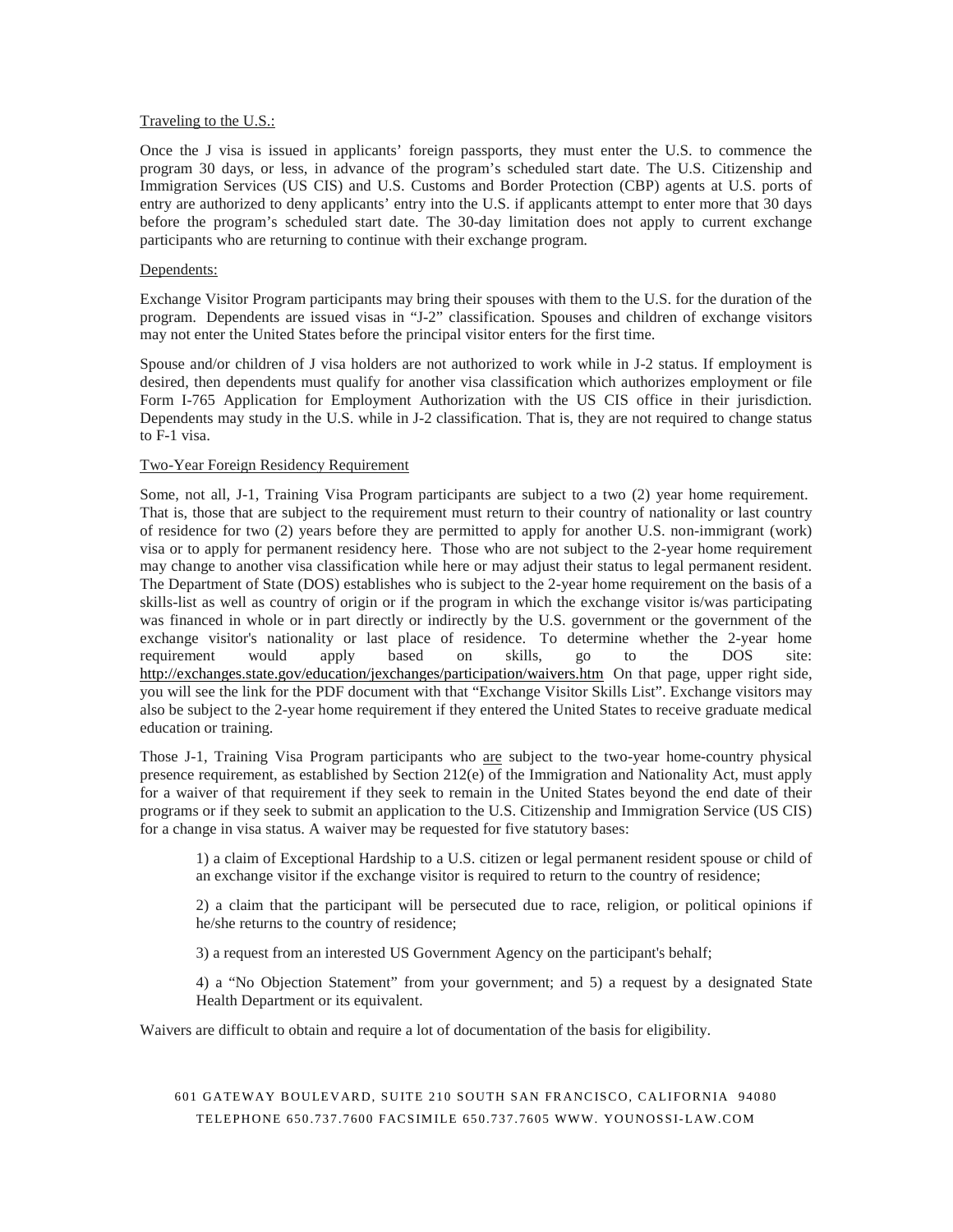#### Program Duration & Period of Authorized Stay After Program Completion

The initial admission of an exchange visitor, spouse and children may not exceed the period specified on Form DS-2019, plus a period of 30 days for the purpose of travel or tourism after the program is completed. The Exchange Visitor Program maximum validity period is generally 18 months, but some programs are shorter. Extensions beyond the maximum program duration are allowed in some program categories for exceptional or unusual circumstances, with approval from the U.S. Department of State (DOS). To obtain approval for such extensions, the program sponsor must submit a written request that justifies the petition and provides supporting documentation to the DOS on behalf of the J-1 visa holder. A filing fee of \$198 is also required, payable to the "U.S. Department of State".

The 30-day grace or travel status period is intended to be a period following the end of the exchange visitor's program and is to be used for domestic travel and/or to prepare for and depart from the U.S., and for no other purpose. A spouse or child (J-2 visa holder) may not be admitted for longer than the principal exchange visitor (J-1 visa holder).

#### Changes of Status

Any change of visa category must be clearly consistent with and closely related to the J-1 visa holder's original exchange objective, and necessary due to unusual or exceptional circumstances. J-1 visa holders should contact the designated sponsoring organization with which they originally applied for more information. The application is similar to that of a request for extension and requires a nonrefundable filing fee of \$198 made payable to the "U.S. Department of State". If the DOS grants the request, a new Form DS-2019 will be issued to reflect the change. If the request is denied, the Exchange Visitor participant will be expected to return home no later than 30 days from the date of the DOS notice or the original program's end date indicated on the Form DS-2019, whichever is later.

In order to being this process, we will send out questionnaire. Once all completed questionnaires are forwarded to our office, our office will prepare the application forms for your's signature within one week. Upon receipt of the signed forms, we will forward the materials to our J-1 vendor who normally provides the necessary forms within one to one and half weeks from the time of receipt (may vary depending upon whether additional information is required). Once the forms are prepared and provided to the applicant, the applicant would apply for the J-1 visa stamp at a US consulate. The issuance of the visa will depend on the processing time of the particular consulate where the application is being made.

# H-3 Visa Training Program

H-3: The H-3 training program is appropriate for longer term training and is sponsored by the US Organization in the US. We have attached an overview of the H-3 training program. The H-3 requires a much more detailed and documented training program which includes syllabus for classroom instruction, training schedules for on the job training, etc. The H-3 requires a demonstration that the proposed training is not available in the alien's own country, that the trainee will not be placed in a position which is in the normal operation of the business and in which citizens and resident workers are regularly employed, that the trainee will not engage in productive employment unless such employment is incidental and necessary to the training; and that the training will benefit the beneficiary in pursuing a career outside the U.S.

The H-3 is a training visa, similar to the J-1 visa, but differs in the following aspectst:

- 1) Petitions must document that the proposed training is not available in foreign national's home country. The petition must include the reason why the applicant cannot obtain the training in his home country.
- 601 GATEWAY BOULEVARD, SUITE 210 SOUTH SAN FRANCISCO, CALIFORNIA 94080 TELEPHONE 650.737.7600 FACSIMILE 650.737 .7605 WWW. YOUNOSSI-LAW.COM